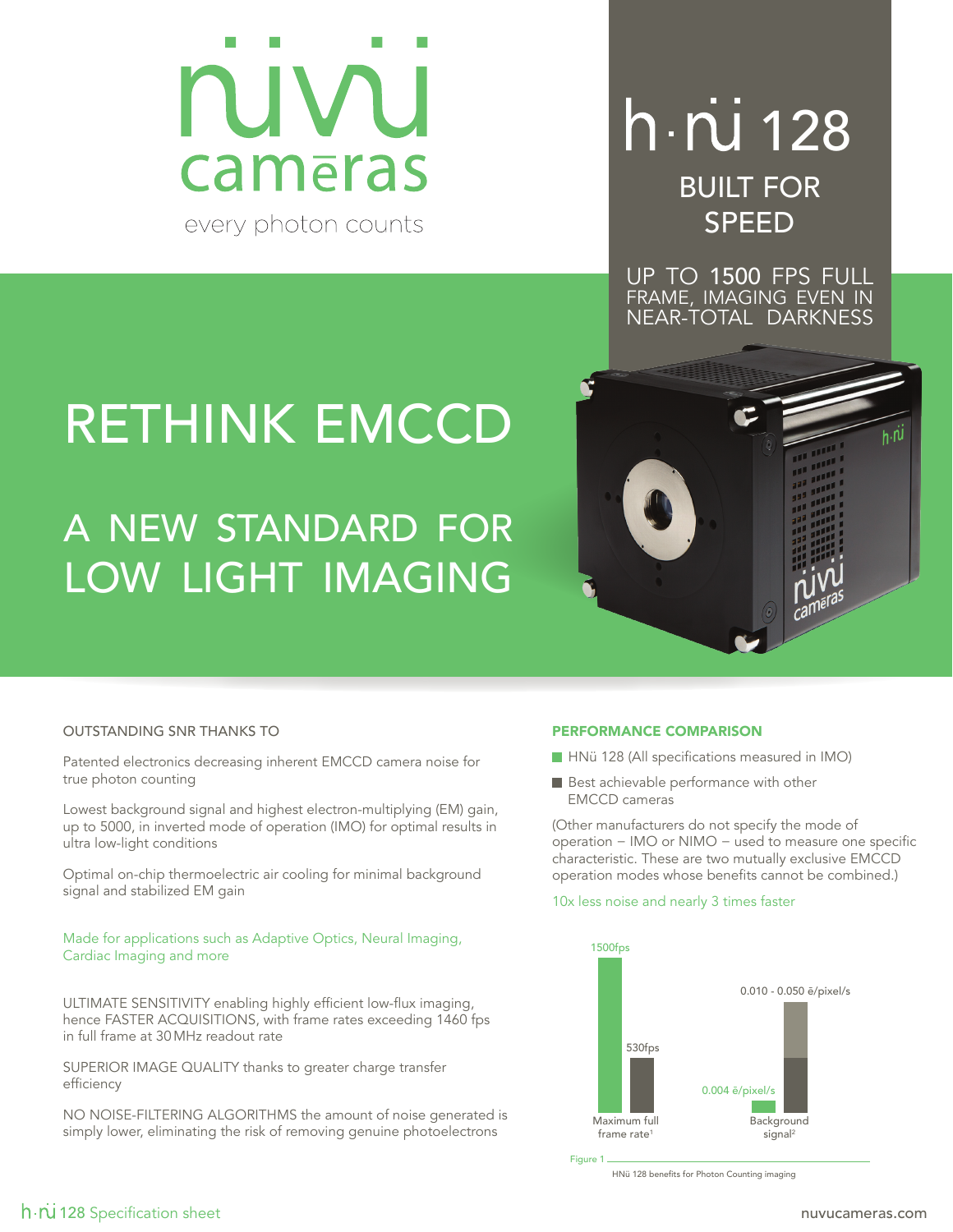### SIMPLE INTEGRATION INTO A WIDE VARIETY OF SOFTWARE SYSTEMS

Nüvü Camēras offers the highest standard of **EMCCD** technology in a compact thermoelectrically cooled camera. The technology at the heart of the HNü was originally designed for space exploration, where the need for state-of-the-art instruments drives innovation. Now optimized and extended to a broad range of applications, the user-friendly HNü provides many advantages to efficiently bridge the gaps between purchase, setup, discoveries, and publications.

- › NüPixel control, acquisition and analysis software
- › Software development kit (SDK) for customizable programming
- › Windows & Linux compatibility
- › Various drivers available for commercial software
- › Worldwide professional customer support

*Consultation services are available on demand.*

# $h \cdot \overline{N}$  128

| <b>CHARACTERISTICS</b>                                            | <b>SPECIFICATIONS</b>                                                                                                        |
|-------------------------------------------------------------------|------------------------------------------------------------------------------------------------------------------------------|
| Digitization                                                      | 16 bits                                                                                                                      |
| Electron-multiplying gain                                         | $1 - 5000$                                                                                                                   |
| Minimum cooling $T^0$ via air cooling <sup>1</sup>                | $-60^{\circ}$ C                                                                                                              |
| Minimum cooling T <sup>o</sup> via liquid cooling <sup>1</sup>    | $-70^{\circ}$ C                                                                                                              |
| On-chip temperature<br>stabilization                              | $± 0.01$ <sup>o</sup> C                                                                                                      |
| Quantum efficiency                                                | > 90% at 600 nm (see Fig. 2)                                                                                                 |
| EM register pixel well depth <sup>3</sup>                         | 800 kē                                                                                                                       |
| Spectral range                                                    | 250 - 1100 nm                                                                                                                |
| Triggering                                                        | Internal or external<br>Selectable signal polarity                                                                           |
| Timestamp resolution                                              | 4 <sub>ns</sub>                                                                                                              |
| Readout noise through:<br>EM channel with electron multiplication | $< 0.1$ ē @ 20 MHz                                                                                                           |
| Vertical clock speed                                              | EM $0.1 - 0.5$ µs                                                                                                            |
| Dark current <sup>4,5</sup><br>(All operating modes)              | $0.005$ $\bar{e}/$ pixel/s                                                                                                   |
| Charge transfer efficiency <sup>6</sup>                           | > 0.999980                                                                                                                   |
| Single photon detection<br>probability (EM gain = 5000 at 10MHz)  | >91%                                                                                                                         |
| Imaging area                                                      | $128 \times 128$ pixels<br>$24 \mu m \times 24 \mu m$ pixel area<br>$3.1 \text{ mm} \times 3.1 \text{ mm}$<br>effective area |

Table 1 HNü 128 general characteristics and specifications

| <b>BENEFITS</b> |
|-----------------|
|                 |

| EM gain range of $1 - 5000$                               | Lowest effective readout noise<br>Unmatched single photon detection capabilities                                                                                                                                   |  |  |
|-----------------------------------------------------------|--------------------------------------------------------------------------------------------------------------------------------------------------------------------------------------------------------------------|--|--|
| Lowest clock-induced charges levels (CIC)                 | Highest SNR as a result of lowering the CIC, the dominant noise source of EMCCDs                                                                                                                                   |  |  |
| Patented technology optimized<br>for true photon counting | Linear and photon counting modes are available in EM operation                                                                                                                                                     |  |  |
| Highest horizontal charge<br>transfer efficiency          | Clearer images<br>No pixel leaking                                                                                                                                                                                 |  |  |
| Ultimate cooling performance                              | Negligible dark noise<br>Superior charge transfer efficiency                                                                                                                                                       |  |  |
| Highest quantum efficiency                                | Best sensitivity available thanks to back-illuminated grade 1 EMCCD detector (Fig. 2) <sup>7</sup>                                                                                                                 |  |  |
| Pixel readout rate up to 30 MHz                           | Fastest acquisition speed for a 128 x 128 EMCCD camera                                                                                                                                                             |  |  |
| Time stamping                                             | High-precision time-labelling of every acquisition<br>GPS input for absolute time tagging (optional)                                                                                                               |  |  |
| mROI                                                      | Select multiple customizable regions of interest on the detector to increase<br>acquisition rates                                                                                                                  |  |  |
| Cropped-sensor mode                                       | Faster acquisition rates for a region of interest by masking part of the EMCCD detector <sup>8</sup><br>Greater acquisition versatility using customizable size and position for the cropped<br>region of interest |  |  |
| Low latency                                               | Low latency between end of exposure and 1 <sup>st</sup> pixel                                                                                                                                                      |  |  |
| External trigger modes                                    | Multiple modes available to optimize versatility or frame rate                                                                                                                                                     |  |  |

Table 2 HNü 128 features and benefits

### 128 Specification sheet nuwurameras.com who was also complete the complete state of  $\sim$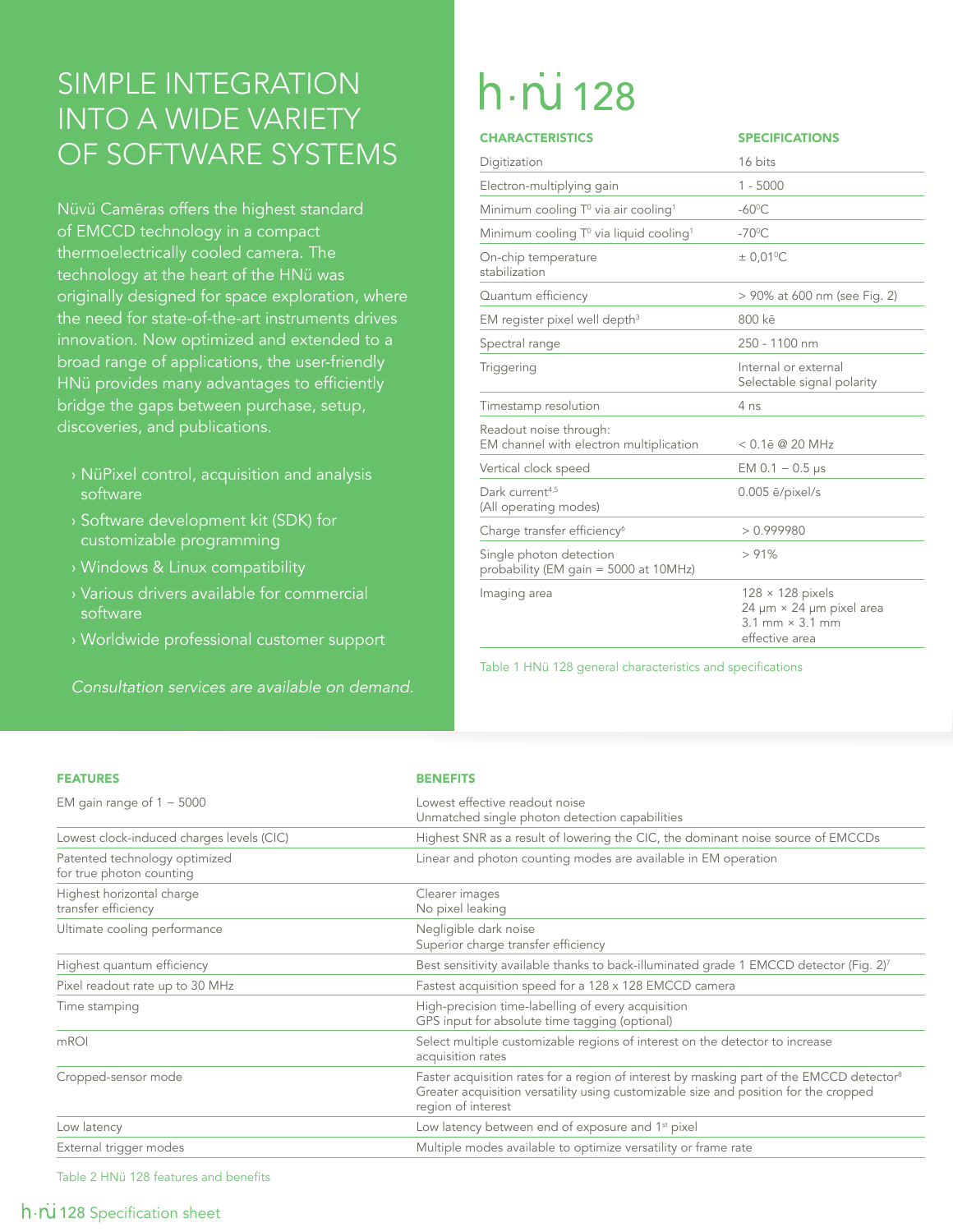

## MODELS

| <b>SPECIFICATIONS</b>                                                | $h \cdot \overline{u}^{\gamma}$<br><b>GAMMA</b> | h $\cdot$ ni $^{\Omega}$<br>OMEGA |
|----------------------------------------------------------------------|-------------------------------------------------|-----------------------------------|
| Max Frame Rate <sup>1</sup><br>(Frames per second)                   | 1004                                            | 1460                              |
| Readout rates through<br>EM Channel (MHz)                            | 10,20                                           | 20,30                             |
| Typical clock-induced charges <sup>9</sup><br>(Electron/pixel/frame) | 0.004                                           | (1.01)                            |
|                                                                      |                                                 |                                   |

Table 3 HNü 128 specifications for each model

### WHEN EVERY PHOTON COUNTS

The EMCCD technology is perfectly suited for lowlight applications requiring minimal background noise due to its negligible effective read-out noise enabled through high EM gain. In linear mode of operation, the EM gain cannot be precisely determined on a per- pixel basis because of its stochastic nature. It however generates an excess noise factor (ENF) that, for high EM gains, leads to a degraded SNR. In fact, it affects the SNR the same way halving the quantum efficiency would. With photon counting (PC) mode of operation, Nüvü Camēras efficiently suppresses the ENF, thus allowing single photon sensitivity.

Nüvü™'s ultra-sensitive cameras successfully operate in PC mode thanks to their high EM gains and minimal background noise. Although attaining large EM gains is simple, the electron-multiplying process entails more clock-induced charges (CIC), a dominant EMCCD noise source. The innovative electronics driving HNü cameras virtually eliminates CIC and lowers the total background signal while providing the highest gain on the market. The results: better data in low lighting conditions.

## FASTER FRAME RATES FOR SENSITIVE IMAGING

Crop mode included for applications requiring higher readout rates. Other readout speeds and frame rates are also available, as are different EMCCD detector sizes.

| <b>MODELS</b> | <b>REGIONS OF INTEREST</b> |                 |                 |                 |                |  |
|---------------|----------------------------|-----------------|-----------------|-----------------|----------------|--|
|               | $128 \times 128$           | $128 \times 64$ | $128 \times 32$ | $128 \times 16$ | $128 \times 8$ |  |
| HNü 128 Gamma | 1004                       | 1893            | 3304            | 5267            | 7493           |  |
| HNü 128 Omega | 1460                       | 2651            | 4574            | . 74            | 10025          |  |

Table 4 HNü 128 frame rates at maximum readout rate

### Features

FOR FASTER ACQUISITION:

- › Crop Mode
- › Fast Kinetics Mode
- › Time-Delay Integration (TDI) Mode
- › Multiple Regions of Interest (mROI) and ROI

FOR MORE VERSATILITY:

- › UV solutions
- › Liquid chiller accessory
- › Vacuum compatible cooling
- › GPS time-stamping